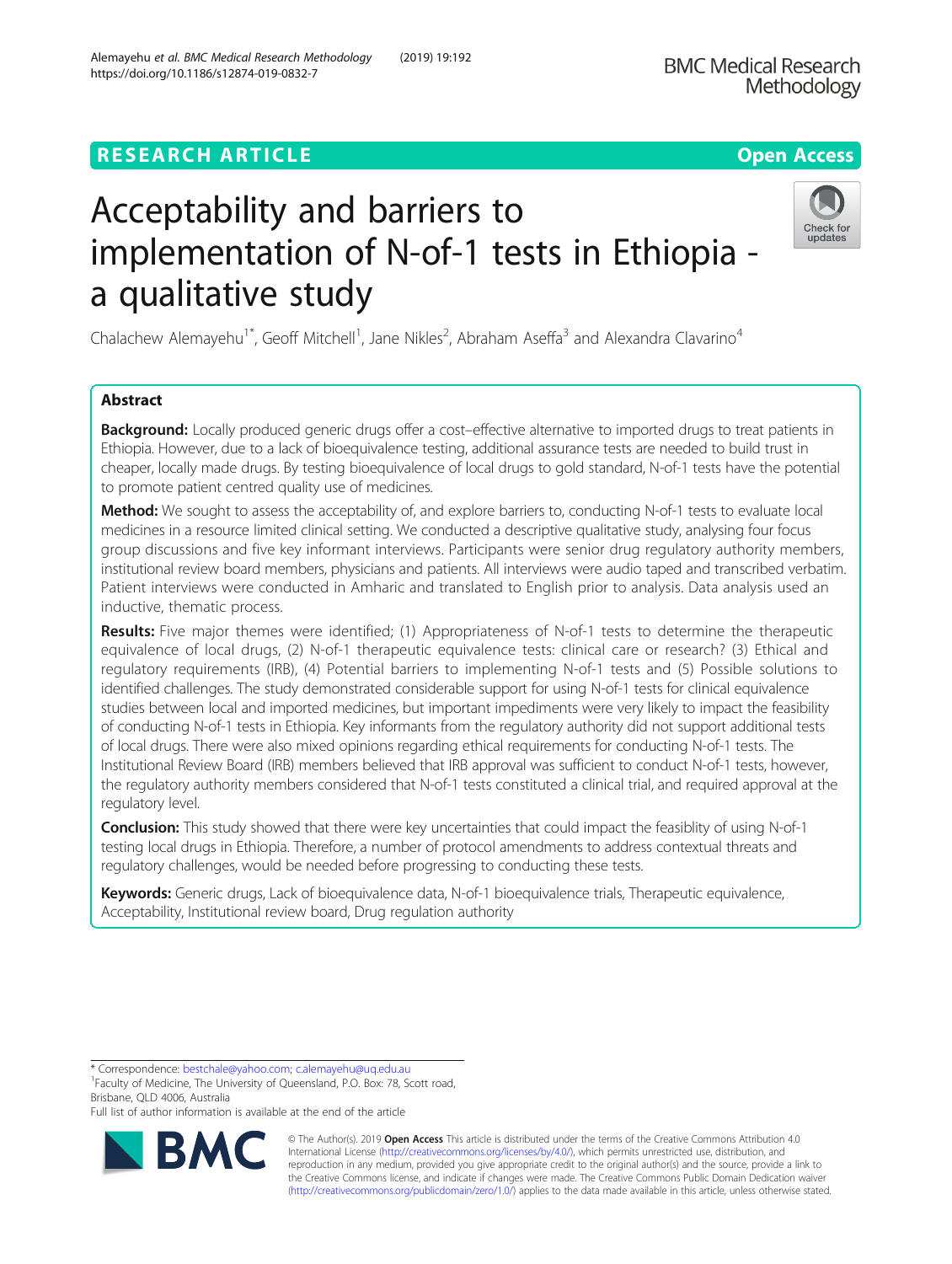Ethiopia is the second most populous country in Africa with a population of approximately 100 million [[1\]](#page-10-0) in 2015. Non-communicable diseases disproportionately affect developing countries, including Ethiopia [[2](#page-10-0)] and there is limited capacity for people to access affordable treatments [[3\]](#page-10-0). Generic drugs represent a potentially cost–effective solution to treating non-communicable diseases. The United Nations recommends that the world's poorest countries improve access to medicines through local production of generic drugs which are bioequivalent to brand-name drugs [[4\]](#page-10-0). Around 30% of the National Essential Drugs in Ethiopia are produced locally [[5\]](#page-10-0).

The existence of rigorous drug approval and monitoring systems in the developed world has made generic substitution more reliable [\[6](#page-10-0)]. However, lack of sufficient medicine regulation in sub-Saharan Africa (including Ethiopia) poses difficulties in guaranteeing effective generic drug substitution [[7,](#page-10-0) [8\]](#page-10-0).

#### Lack of a bioequivalence centre in Ethiopia

Ethiopia is one of the Sub-Saharan African countries where the poor regulation of medicines poses a challenge to the effective clinical care of patients [\[7](#page-10-0), [9\]](#page-10-0). For example, bioequivalence tests, which are taken for granted in many countries, are not available [\[7](#page-10-0)]. Bioequivalence with reference drugs forms the basis for approval of generic drugs [[10](#page-10-0)–[12\]](#page-10-0). While bioequivalence certification is a requirement for registration of medicines in Ethiopia (in principle) [\[13\]](#page-10-0), the lack of a local bioequivalence testing facility has made enforcing bioequivalence onto local pharmaceutical companies difficult. Hence, locally made medicines are marketed without fulfiling the World Health Organization-prequalification criteria for therapeutic interchangeability [[7](#page-10-0)].

There is one documented case in which the Ethiopian medicine regulatory authority banned the production of one locally manufactured drug following receipt of claims of ineffectiveness of the drug from multiple health professionals [\[14\]](#page-10-0).Though there is limited evidence about the views of local physicians on locally manufactured drugs, in one survey only 46% of prescribers agreed that locally produced and imported medicines were therapeutically equivalent [[15](#page-10-0)].

Interventions that enhance the acceptance of generic drugs are highly desirable for promoting effective generic drug substitution [\[16](#page-10-0)–[20](#page-10-0)]. For example, the US Food and Drug Authority advises research (eg. individual patient brand-to-generic switching studies) to obtain additional data in therapeutic areas where concern exists about the substitutability of generic drugs [\[21](#page-10-0)]. In the absence of bioequivalence data, additional tests that evaluate therapeutic equivalence are needed to ensure that patients have the option to substitute cheaper local drugs confidently and to access effective and high quality treatment in Ethiopia.

Clinical endpoint bioequivalence studies test the clinical bioequivalence of a medicine in patients [\[22](#page-10-0), [23](#page-10-0)]. They can be used to establish the bioequivalence of drug products when pharmacokinetic studies are not possible [[13](#page-10-0)]. Quality of care can be improved significantly by increasing the likelihood that health care providers practice in ways most beneficial to patients under the prevailing circumstances (process improvement)  $[24-26]$  $[24-26]$  $[24-26]$  $[24-26]$ . Thus, quality improvement tools must be consistently shared among developing countries to build local capacity [\[24,](#page-10-0) [27](#page-10-0), [28](#page-10-0)].

#### N-of-1 tests

N-of-1 tests are double blinded, multiple cycle crossover trials, comparing a test treatment with a comparator [[29\]](#page-10-0). Guidelines commissioned by the US Agency for Healthcare Research and Quality (AHCRQ), and a recently published book have both documented the use of N-of-1 tests as a means of formally assessing the bioequivalence of generic drugs [\[30](#page-10-0), [31](#page-10-0)]. N-of-1 tests have been used to prove the therapeutic interchangeability of generic drugs with brand drugs [\[20](#page-10-0), [32\]](#page-10-0).

By establishing bioequivalence information for local drugs, N-of-1 tests have the potential to provide affordable, patient-centered care and promote quality use of medicines. Compared with pharmacokinetic bioequivalence tests, N-of-1 therapeutic equivalence tests require less technology and can be done at the point of care.

This study is designed to determine the acceptability of N-of-1 tests as one approach to assessing the bioequivalence of untested, but approved, generic drugs in use in a resource limited setting. Developing interventions without adequate consideration of how the target population will accept them puts their implementation at risk [\[33](#page-10-0), [34](#page-10-0)]. The context in which an intervention study is conducted is also important. Contextual threats to trial conduct are often subtle, idiosyncratic and complex, and are therefore best explored using qualitative research [[35](#page-11-0)]. Qualitative research incorporated within a feasibility study allows the exploration of contextual uncertainties as well as the acceptability of the design and the intervention to be evaluated [\[36\]](#page-11-0). Obtaining the views of relevant stakeholders, who might take part in the study, and officials from the ethics and regulatory authorities who may need to approve proposed interventions, is a critical component for successful implementation [\[37](#page-11-0)–[40](#page-11-0)].

This paper presents a part two of a study using qualitative research. A previous paper reported themes that related to the participant's views on the quality and acceptability of locally produced generic medicines [\[41](#page-11-0)]. This paper reports participant's views on the acceptability of N-of-1 therapeutic equivalence tests to provide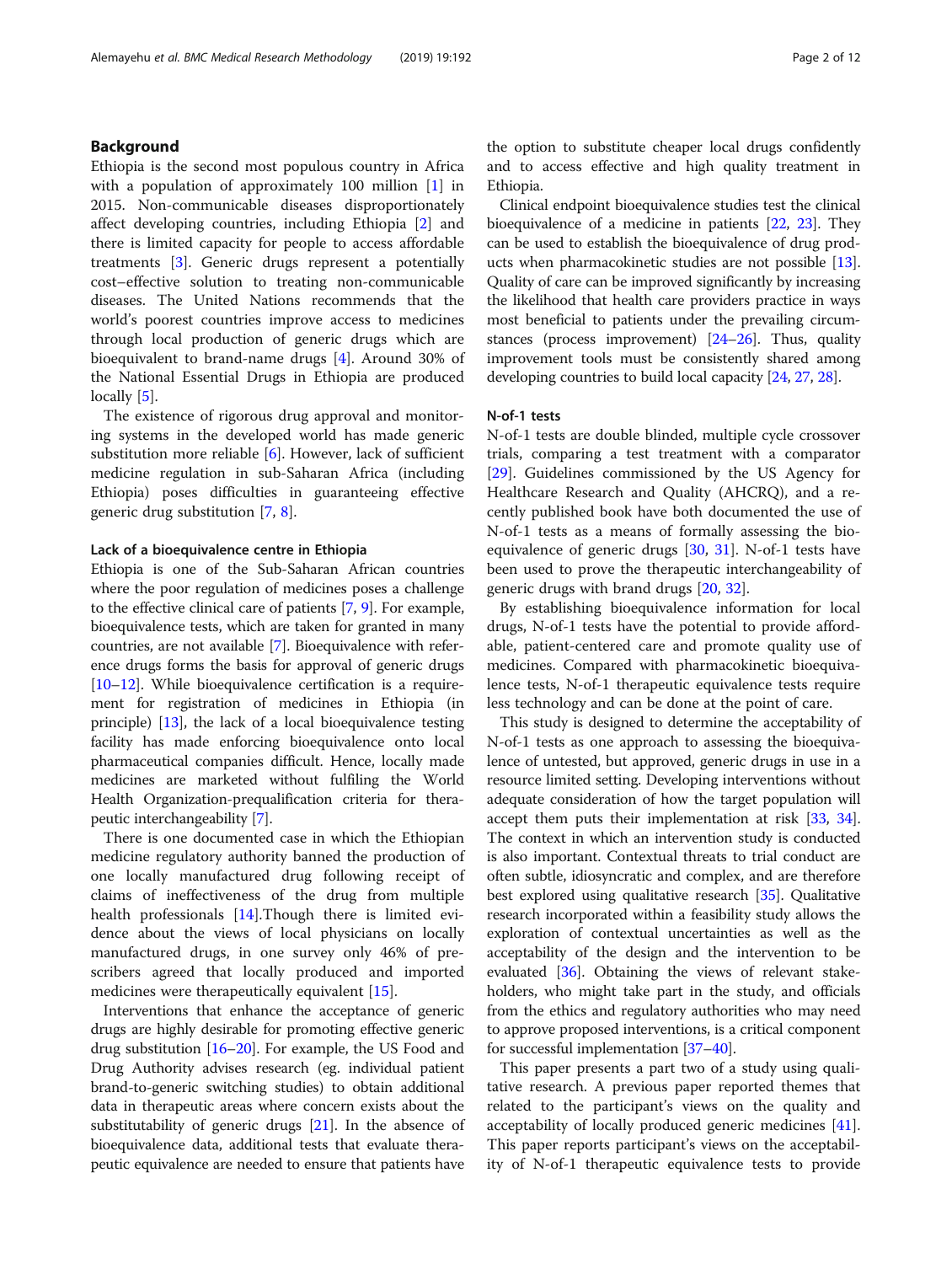bioequivalence information of untested generic drugs in a resource poor country. This paper addresses the following research questions:

- a. What are the views of stakeholders regarding the use of N-of-1 tests as a means of assessing the interchangeability of generic and brand name drugs in Ethiopia?
- b. What are the practical barriers to conducting N-of-1 tests in Ethiopia?

#### Method

#### Setting

The study was conducted in the All Africa Leprosy, Tuberculosis and Rehabilitation Training (ALERT) center, a medical research center which comprises ALERT hospital and the Armauer Hanson Research Institute (AHRI) in Ethiopia. The study was approved by The University of Queensland ethics review committee (approval number: 2016-SOMILRE-0158) in Australia and by the ALERT/ AHRI ethics review committee locally (approval number: PO28/16). The research methods are described in detail in the previous paper (REF), and reiterated here.

#### Description of the proposed intervention/clinical tests

The project introduces N-of-1 therapeutic equivalence tests in clinical practice to test local generic medicines used for the management of non-communicable diseases. Hypertension is the single most important cause of mortality from non-communicable diseases in Ethiopia and Enalapril is the most commonly used first line treatment option. Therefore, we chose Enalapril for hypertension as the clinical scenario to pilot N-of-1 tests at the point of care. This acceptability study will determine whether N-of-1 studies can be used in a developing country to identify affordable drugs that are proven to work in the individual, thereby improving clinical decision making and medicine compliance. The proposed N-of-1 test will be piloted in a research institute-affiliated hospital in Ethiopia.

#### Design and data collection methods

This qualitative study was conducted to inform future implementation of the proposed N-of-1 tests of local drugs. Data were collected in April and May, 2016. Semistructured focus group discussions and key informant interviews were undertaken (see Additional file [1\)](#page-9-0). The principal investigator, along with a trained facilitator, collected data using an audio tape-recorder and field notes. Data collection was conducted in the local language (Amharic) then transcribed and translated into English. The principal investigator is an Ethiopian and native Amharic speaker and did the transcriptions.

The following issues were explored during the group discussions and interviews:

- What is your overall impression regarding the use of N-of-1 trials as a bioequivalence method to test therapeutic equivalence of local medicines? Are they appropriate? What are the advantages and disadvantages?
- How N-of-1 bioequivalence method be treated? Should it be considered as a clinical care tool that advance clinical care of patients or clinical research tool? Why?
- What are the appropriate approval and oversight requirements for conducting the N-of-1 bioequivalence study? Do you think IRB approval and oversight suffice? Do you suggest the need for regulatory approval and oversight? Why?
- What do you think are the potential barriers to conducting the proposed N-of-1 bioequivalence study?

#### Participants and recruitment methods

Four focus group discussions, two with physicians and two with patients who had controlled hypertension (one comprising male patients and one comprising female patients) were undertaken. The number of participants in each focus group ranged between six and eight. Five key informant interviews were also conducted. Three were with institutional review board (IRB) members and two were with drug regulatory authority employees. Participants in the IRB group were members of the ALERT/ AHRI Ethics Review Committee (AAERC). AAERC is an experianced ethics review committee that operates from the ALERT center. The two key informants representing the regulatory authority were senior officials involved in the approval and oversight of clinical trials in Ethiopia.

A purposive sampling method was used to ensure inclusion of differing perspectives from the different stakeholders who would be involved during the pilot implementation of N-of-1 tests. Physicians were purposively selected based on their position and experience in ALERT chronic care services. Because of our intention to pilot N-of-1 tests in hypertension, only hypertensive patients, who were being treated at the ALERT hospital, were invited to participate in the patient focus group discussions.

#### Educational material and education sessions

Because the idea of N-of-1 tests is a new concept in the Ethiopian context, pre-reading material, which explained the rationale for the study, the proposed N-of-1 tests and their implementation strategies, was circulated to all participants before conducting discussions and interviews. The educational material covered a number of topics including bioequivalence, local generic drugs and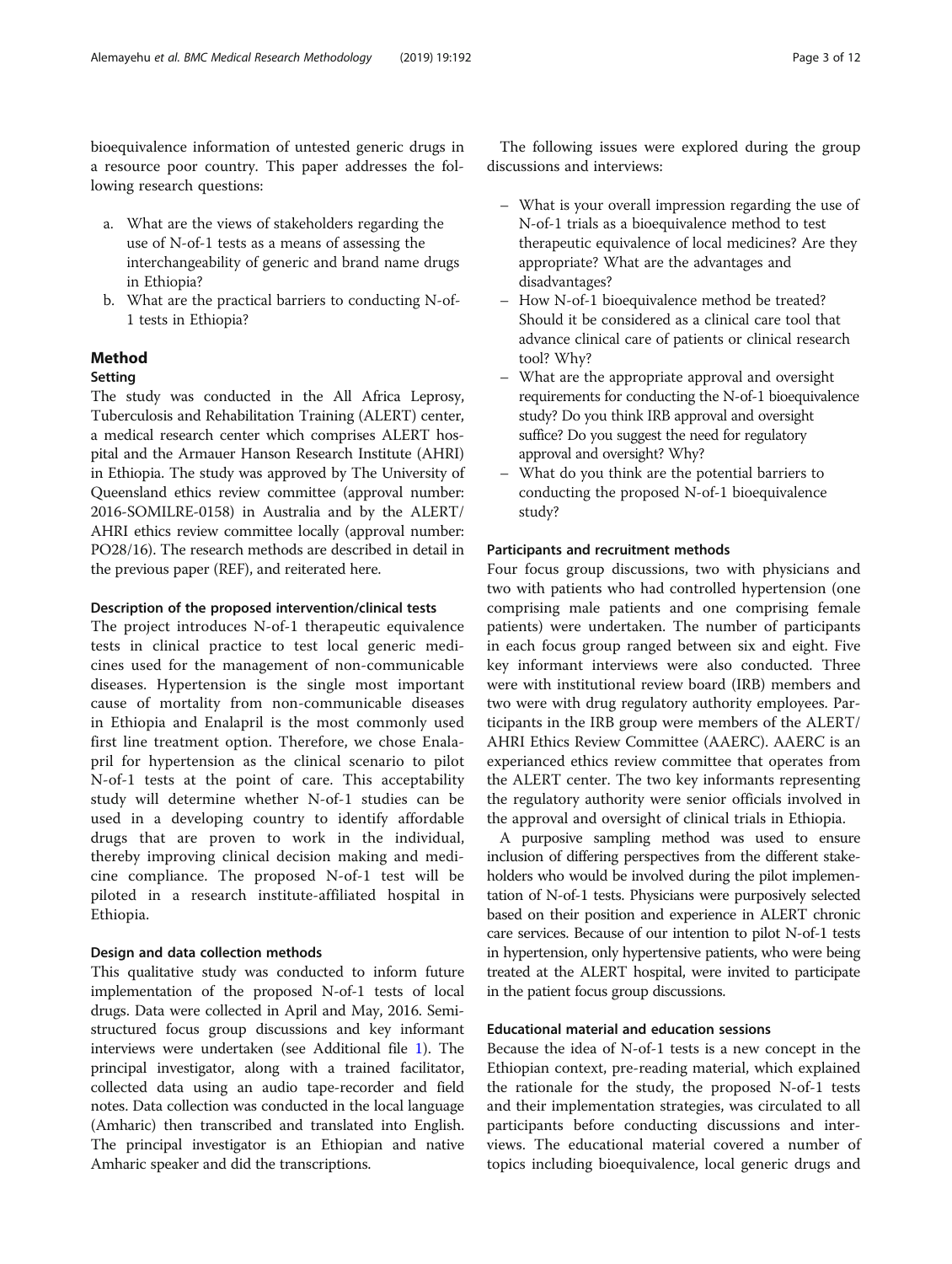N-of-1 tests and their implementation. The content of the material provided to the different groups of participants was adapted to meet the specific needs of each group (see Additional file [2\)](#page-9-0).

Before conducting the focus group discussions, education sessions (with questions and answers) were held to enhance participants' understanding of N-of-1 tests and the proposed study, with the intention being to have the focus group discussion focus on the research questions rather than be side-tracked by an explanation of the method.

#### Data collection and analysis

Interviews lasted between 24 and 45 min and focus groups lasted from 35 to 104 min. The focus group discussions and three of the key informant interviews were audio taped and transcribed verbatim. The two senior key informants from the regulatory authority did not consent to being recorded but did agree to be interviewed. Brief notes were taken during these two interviews. On completion of each interview these notes were then expanded. The expanded field notes were then incorporated with the transcriptions to facilitate generation of themes.

After familiarisation with the data through repeated reading of the transcripts, a thematic framework [[42](#page-11-0)] was developed using emerging ideas from data collection and a priori questions drawn from the objectives of the study. Five major themes were identified; (1) Appropriateness of N-of-1 tests to determine the therapeutic equivalence of local drugs, (2) N-of-1 therapeutic equivalence tests: clinical care or research? (3) Ethical and regulatory requirements, (4) Potential barriers to implementing N-of-1 tests and (5) Possible solutions to identified challenges. Transcripts were open coded for themes, a sub-set of transcripts and field notes was also coded by a second author and any discrepancies were discussed and resolved by all authors.

#### Results

As reported previously [\[41](#page-11-0)], this study involved 31 participants: five key informant interviews (two senior

Table 1 Characteristics of study participants

regulatory authority members and three IRB members) and 26 participants (14 physicians and 12 patients) in focus group discussions. Participants ages ranged from 32 to 65. Eleven of the 26 participants were female (see Table 1). While two thirds of male patients had formal education, only one third of female patients had any formal education. Of the three IRB committee members, one was a senior physician, one was a senior researcher and the third one had an administrative role at a government health office.

Descriptive extracts of the data, categorized into the five themes, are presented below. For each quote, the unique identification number of that participant, as well as the data collection technique used, are given in brackets.

# Theme 1: appropriateness of using N-of-1 tests to determine the therapeutic equivalence of local drugs

There was a considerable amount of support for the N-of-1 approach from the different groups of participants. Almost all believed the study was an important way to identify better drugs and provide better patient care. Their impression was that N-of-1 tests could be a pragmatic solution to address uncertainties in the clinical care of patients. In particular, there was considerable support from IRB members and also from focus group participants.

'It (N-of-1) is really a great strategy to check the comparative effectiveness of our drugs' (P3, IRB interview)

'I am really very happy. Such kind of study has a lot of contribution to check drugs produced in Ethiopia.' (P1, male FGD)

Physicians and stakeholders could see the benefits for patients. They noted that identifying ineffective drugs and selecting drugs that work for individual patients are key components of providing better patient care.

'It is good to rule out the ineffective drugs. This project is good to differentiate which drug is really useful for the patient. It is all about the patient. I think this

| <b>Hable</b> I Characteristics of study participants |                            |                                          |                      |            |                                                                             |
|------------------------------------------------------|----------------------------|------------------------------------------|----------------------|------------|-----------------------------------------------------------------------------|
| Participants                                         | Focus group                | No. of people                            | Gender (Male/Female) | Age        | Education                                                                   |
| Physicians                                           |                            | 6                                        | 6/0                  | $35 - 59$  | Attend tertiary education (6)                                               |
|                                                      |                            | 8                                        | 6/2                  | $32 - 54$  | Attend tertiary education (8)                                               |
| Patients                                             |                            | 6                                        | 6/0                  | $51 - 60$  | Attend tertiary education (2)<br>Secondary school (3)<br>Primary School (1) |
|                                                      |                            | 6                                        | 0/6                  | $48 - 57$  | Primary School (2)<br>Illiterate (4)                                        |
| Ethics and regulatory authorities                    | Key Informant<br>interview | Overall (5)<br>Ethics (3) Regulatory (2) | 2/3                  | $336 - 56$ | Attend tertiary education (5)                                               |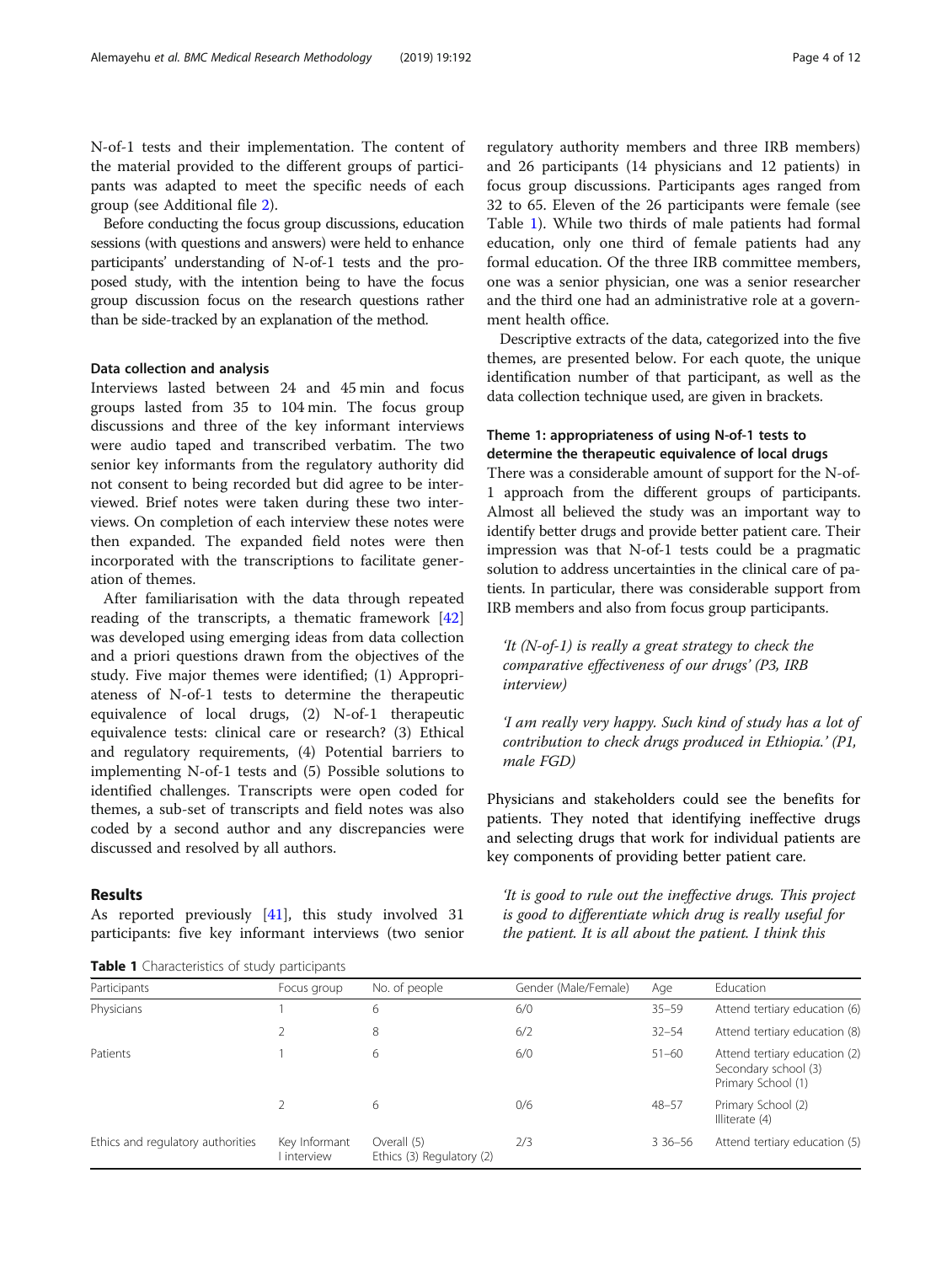study is good and is useful for the patient' (P1, physician FGD 2)

'When a patient claims that a drug is not working, the doctors must consider such studies. … I think it will help to successfully treat those patients who are not benefited from the drug both physically and psychologically. (P2, IRB interview)

N-of-1 tests were considered important as one method for potentially promoting the use of less costly drugs. Changing the mindset of physicians to show that cheaper drugs could be as effective as expensive ones could overcome an important barrier to providing cost effective treatment options for patients. Tests that compared treatment effects of different brands of drugs were identified as particularly influential in addressing this challenge, thus assisting physicians to decide which generic brands to prescribe.

Oftentimes, physicians prescribe drugs imported from Europe but most people couldn't afford them. There is a big difference in price among different brands of the same drug … .I think this project is helpful to prescribe cheaper drugs as long as they have the same effect as the expensive drugs. (P3, IRB interview)

There was also recognition that N-of-1 tests could benefit physicians in somewhat unexpected ways, for example as one physician said.

'Actually, we physicians will benefit more from the study. We will develop our research experience and we could improve the care of our patients' (P5, physician FGD 1)

There was also some indication that these tests might improve the quality and drug options available in the local market.

'The study may encourage our local companies to improve their quality and we will have options of many local drugs with affordable costs.' (P1, physician FGD 1)

N-of-1 tests could also have an impact on the physician – patient relationship. Several physicians warned that testing the comparability of local drugs against imported ones could negatively affect the patient-physician interaction if the local drug was shown to be less effective. This is because those patients who could not afford the more costly drugs might lose their faith in their physician.

'There will be some obstacles to run this project in our country … our participants wouldn't be able to buy

alternative drugs because of financial problems. If we follow a chronic patient with one drug (generic) in N-of-1 trial and if the drug doesn't work, the patients could lose his confidence upon the physician, not only on the drug' (P6, physician FGD 1)

However, it also raised an important issue regarding the implications of using ineffective drugs.

'If the local company produce a drug with 40% effectiveness while the [imported] brand is 80% effective, prescribing the local drug means doing nothing. Even if the patient couldn't afford it, we may use other options like government exempted services. This all could be solved with studies like this. If the drug we prescribed is not effective we are doing futile exercise. … our patients are complaining against the practitioners, not the drugs. Therefore the study could minimize these gaps' (P2, physician FGD 1)

A small number of key informants did not support testing local drugs. One indicated that the authority approves effective and safe medicines, and claimed that such studies could have negative consequences for patients, companies and the regulatory authority itself.

## Theme two: N-of-1 therapeutic equivalence tests: clinical care or research?

The issue of how best to conceptualise N-of-1 tests at the point of care, that is whether they need to be treated as a clinical care tool, as clinical research or as a conventional clinical trial, was raised. The distinction between what constitutes clinical care, clinical research or a clinical trial was clear to the participants. It should be noted that patient participants were not asked questions regarding theme two. Whether N-of-1 studies constituted clinical care, research or a clinical trial was an important issue, because this would affect the need for official approval from both the ethics and regulatory authorities, and in turn, influence physicians' use of N-of-1 tests in their daily clinical practice. There was considerable diversity of opinion from the participants.

The majority of stakeholders (including IRB members) considered that N-of-1 tests could be both a clinical care tool and clinical research. While the purpose of the test was considered to be clinical care, the processes and procedures involved (randomisation, blinding and the way outcomes are selected, assessed and reported) were considered to be clinical research..

' … since it involve a randomization, blinding and recording of results, and using results as an outcome, it is a research tool. But we can see the research in a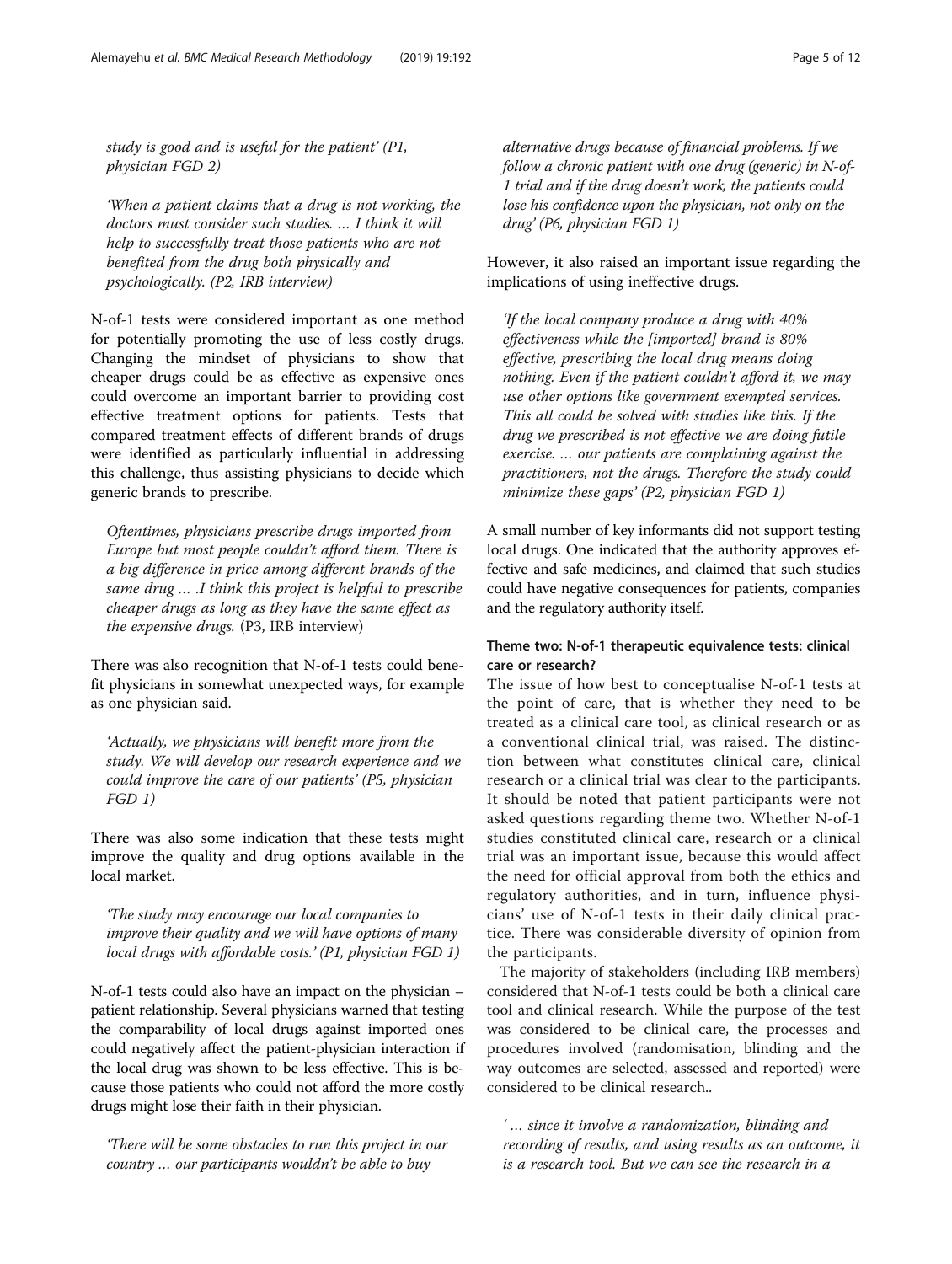different way. What you are doing has some clinical care component.' (P 3, IRB interview)

' … we can take it as a part of clinical care because the doctor makes his own research as to whether the drug is applicable or not. … It has also a clinical research character because we are intentionally introducing/changing the drugs. … Though it is used for clinical care purpose, I think it will also be considered as clinical research.' (P4, physician FGD 2)

By contrast, several considered this test only to be a clinical care tool. The type of study (involving only one participant), the study setting and parties involved (patients and physicians) and its purpose (collecting data to improve patient's own care) were the basis for making this distinction.

'From the study type, it is more of a clinical care. Because only one participant is involved and data is taken from the participants and the beneficiary are the participant themselves. So, I think it's clinical care.' (P2, physician FGD 2)

'I also believe that is about clinical care improvement. It is an interaction between the patient and the physician, not beyond. … We need to use many options to manage our patient. So that it is a clinical care not a research.' (P1, physician FGD 1)

key informants of the regulatory authority, however, considered N-of-1 tests in individual patients to be clinical trials. They noted that, according to the Ethiopian medicine regulations, irrespective of the degree of risk associated with the study and whether the drugs are approved for use or not, any comparative study involving drugs in humans is considered to be a clinical trial. They noted that the proposed N-of-1 tests do not satisfy the definition of standard clinical care in Ethiopia as they could involve the testing of different drugs sequentially in one patient.

#### Theme three: ethical and regulatory requirements

Whether N-of-1 tests require ethical approval depended on the intention of the test; that is, whether the aim was to improve clinical care or to conduct clinical research. Ethical approval was only needed if the intention of the test was to generate generalisable data. N-of-1 tests often test drugs with established efficacy and safety profiles based on clinical trials.

Key informants from the IRB and the regulatory authority were asked whether IRB approval was sufficient or whether additional regulatory approval was required as in the case of classical clinical trials. Respondents

believed that IRB approval was sufficient. One respondent also suggested that requirements should be strict as the method represents a new approach in the country.

'I don't think you need this (regulatory approval). Because these drugs are already registered by Food, Medicine and Health Administration and Control Authority (FMHCA) and are being used nationally. It is a registered drug, you are not going to import it. People are [already] using it, so I don't think it requires a strict clinical trial requirements. But still there are some trial components like randomization and blinding. So it needs IRB approval.' (P 3, IRB interview).

The use of the term 'trial' could also be a sensitive issue.

## 'My fear would be just the name trial.' (P1, IRB interview)

Not surprisingly, key informants representing the regulatory authority believed that the proposed study using Nof-1 tests would be considered to be a clinical trial and hence would require approval at the regulatory authority level. Although they expressed their view of the regulatory requirements clearly, these participants were unwilling to discuss and explain the ethical procedures they felt needed to be taken. They noted that they would not discuss and comment on future applications and that all applications should follow the conventional route of application - ie ethical approval and then application to the regulatory authority.

Theme four: potential barriers to implementing the study The participants were asked about challenges they could see arising when implementing the project. They responded from a number of perspectives.

Most physicians mentioned concerns about work load and lack of time in their daily practice. Some mentioned lack of experience with research and changing the mindset of physicians about research (some physicians have already developed an impression that research has no direct benefit in their daily patient care).

'Especially the issue of physician's time, work burden and patient's condition should be assessed. We are not also aware of research.' (P2, physician FGD 1)

'One thing I want to add is that physicians are busy and the mentality is not often good for research.' (P6, physician FGD 1)

Several possible barriers for the approval and conduct of the study were identified. For example, N-of-1 tests were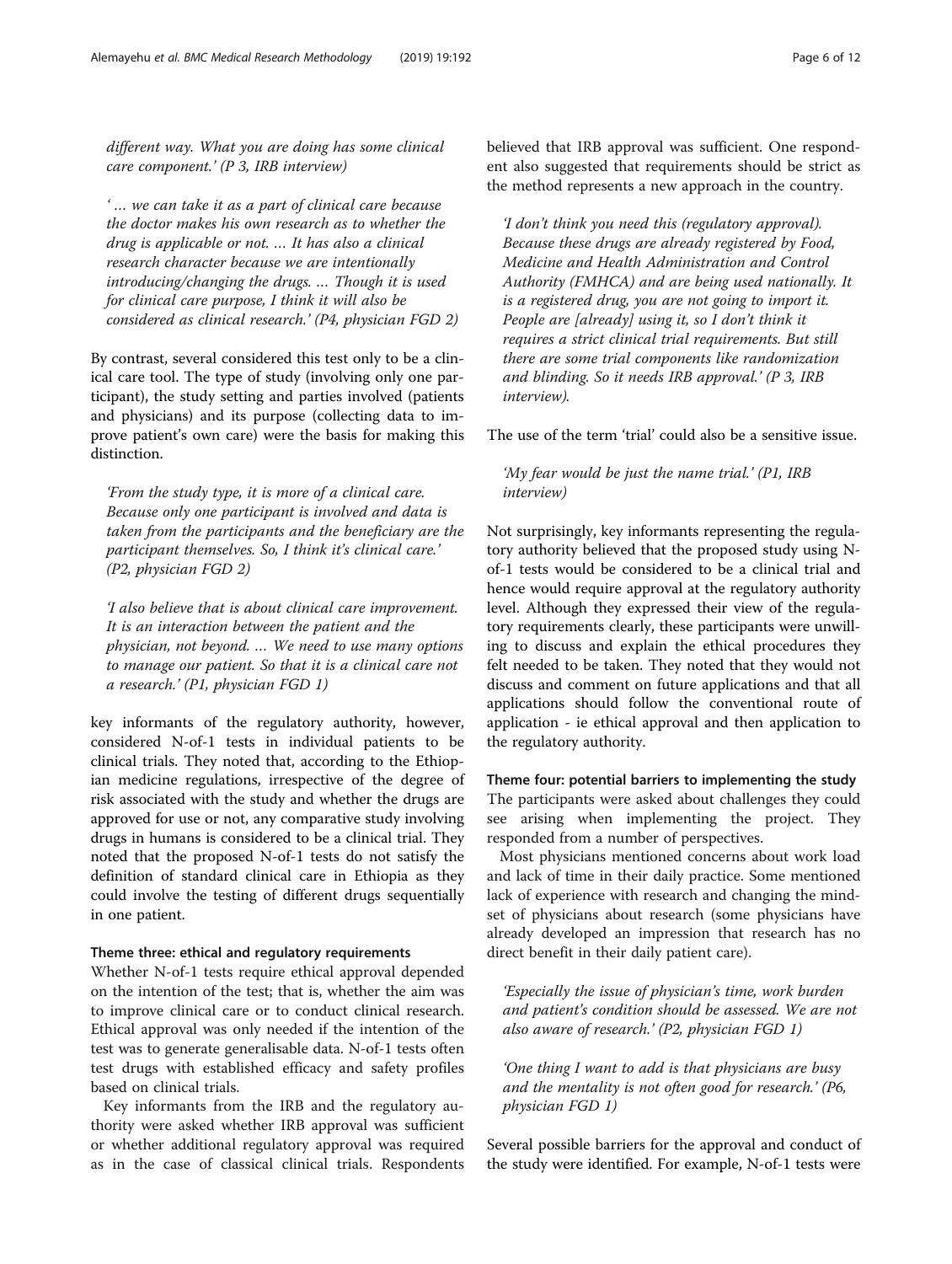new for the country, there was, therefore a lack of experience and framework to decide how to monitor the study.

'IRB will focus on the advantage from the patient perspective. It might be a bit hard for you. The IRB may want to make strict follow up as it  $(N-of-1)$  is new. Such studies are not common, so the practicability of the project needs to be given due attention.' (P2, IRB interview)

Identifying participants suitable for inclusion in the trial was also raised as an issue. Patients' suspicions about the study, lack of interest in drug switching and low patient literacy potentially limited patients' understanding of the study process. The extent of their capacity to record their own blood pressure measurements could also represent a challenge for the study.

'Patients in our set up are suspicious, so they might not take the drug.' (P3, physician FGD 1)

'If the patients have to record their BP by themselves, they might be illiterate.' (P7, physician FGD 2)

Patients' focus was on lack of time and on financial issues, as well as logistic problems related primarily to transport. This is because many patients struggle to support their own as well as their family's needs. Therefore, they cannot afford additional transportation, medical and other related costs that might be involved in being participating in such studies.

'We are busy at home for our daily life and don't forget that we are poor.' (P6, Female FGD)

'We may have shortage of time and transportation problem.' (P6, male FGD)

The patient groups were also asked if they would be willing to participate in the coming N-of-1 test. The majority of the patients reported they would participate in the pilot trial if invited.

'I need to be a participant of the research since the finding will help me to find better drug' (P4, male FGD)

The sensitivity of the disease chosen was also raised as a potential barrier. One participant was concerned about the disease selected for piloting N-of-1 therapeutic equivalence tests. Because of lack of bioequivalence testing, substitution of local drugs could represent a risk for patients with hypertension if ineffective.'What I want to say is that hypertensive patients need to take their drug properly. If you give a drug which is useless, blood pressure cannot be controlled, so there will be subsequent result if you don't control the blood pressure. A patient might develop cerebral hemorrhage after taking drug which is not effective.' (P3, IRB interview)

#### Theme five: possible solutions to address the challenges

After discussion of problems that could impact the acceptability and feasibility of the proposed pilot trial, participants identified potential solutions that could address the ethical and operational barriers that had been identified. Three strategic approaches were identified.

#### Doctor related strategies

For physicians it was found that the selection of interested physicians, incentives for participation, and well-coordinated training for trial staff would enhance participation.

'Priorities for training … we can easily notice the importance of training … It is also good to incentivize those professionals who participate in the study.' (P6, physician FGD 1)

'There are a lot of things, but the physician should involve themselves and devote their time and the project should consider incentives and train them as well.' (P3, physician FGD 2)

#### Ethics and regulatory strategies

Here it was suggested that developing a workshop or training package to enhance awareness of the study and its methodology, preparation of a standard protocol and case report forms, and the involvement of senior physicians during the planning and conduct of the trial would enhance acceptability of the proposed study.

'To minimize that kind of hassles as a researcher and applicant, I advise you to call for a three or four days of workshop for those who are working in the regulatory bodies and brief what your study is all about' (P1, IRB interview)

'Regarding the ethical process, it might take time, you need to think thoroughly and prepare the protocol well … the follow up needs to be rigorous. You might need to involve seniors for patient follow up' (P3, IRB interview)

#### Patient related strategies

Suggested strategies to address participant challenges included compensation for transport to the hospital for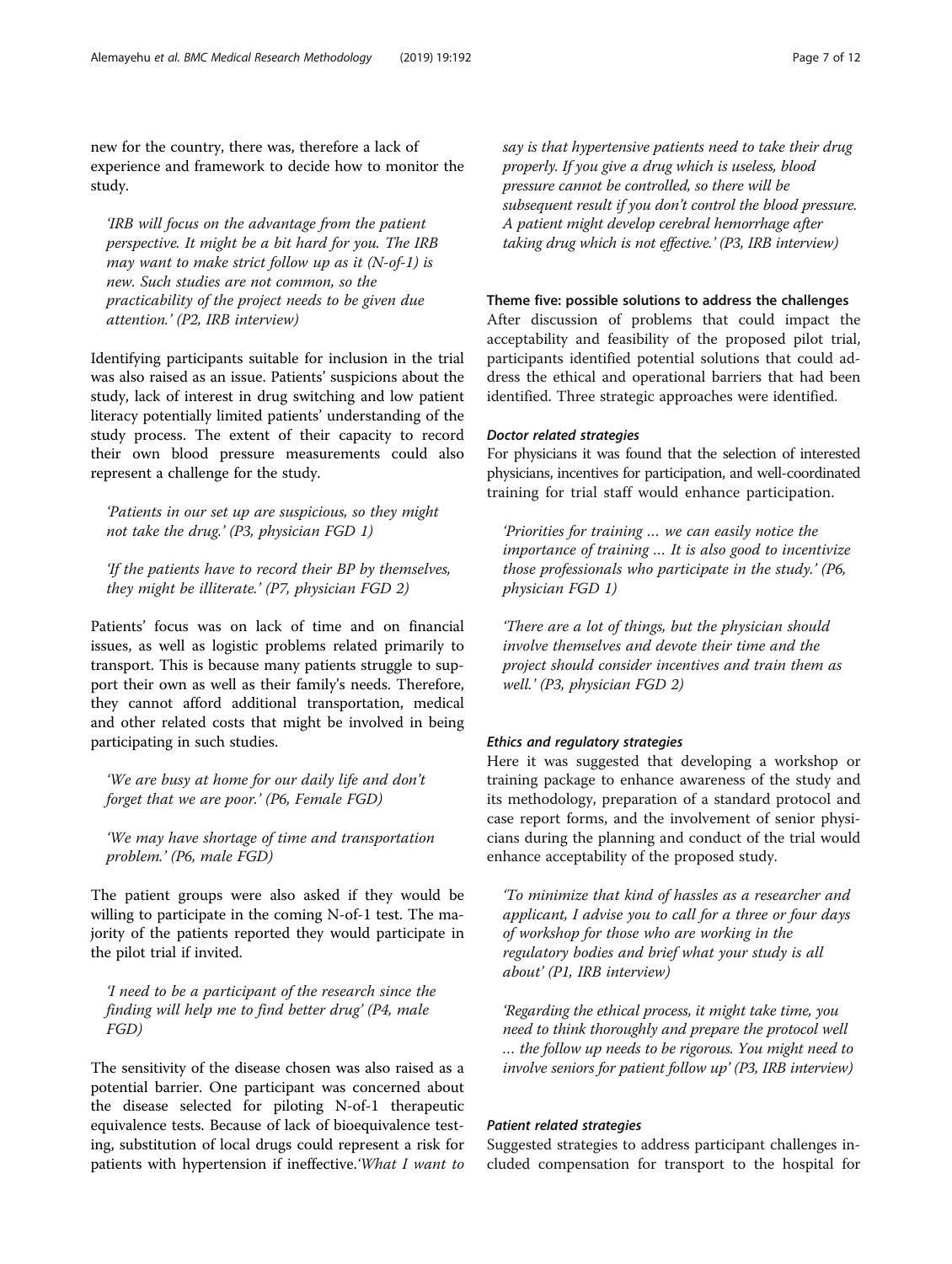visits relating to the test, promoting awareness of the project and the provision of free drugs.

'We will participate in the study if you consider transportation costs and something to buy bread for our children when we get back to home from hospital visit' (P2, female FGD)

'Firstly, awareness creation regarding the benefit of the study for patients is important.' (P6, male FGD)

#### **Discussion**

A qualitative study, using focus group discussions and key informant interviews, was conducted to assess the acceptability of N-of-1 tests as a practical, low cost means of assessing therapeutic equivalence of local generic medicines used to treat non-communicable diseases in individual patients in Ethiopia.

Most participants supported the concept of using N-of-1 tests to assess local generic medicines, and highlighted important concerns about using this approach when testing locally manufactured drugs in Ethiopia. Respondents across categories highlighted several benefits of N-of-1 tests: their capacity to potentially identify better drugs that cost less, to check the efficacy of drugs, to improve the doctor-patient relationship, to improve physician research skills and to address issues related to branding of drugs. These potential benefits have also been identified by previous researchers [\[30,](#page-10-0) [31\]](#page-10-0).

As the major purpose of the study was to explore key uncertainties associated with conducting the study, we have summarised the learnings from this study to inform any future proposals (see Table [2](#page-8-0)). The subsequent sections discuss threats to feasibility; major threats are discussed first, followed by issues that represent minor threats.

Stakeholders from the regulatory authority did not support testing local generics in clinical settings. This was considered to be the major threat to the feasiblity of proposed research. They emphasised the potential negative consequences the test might have on patients, drug companies and the authority itself. Addressing the lack of access to affordable medicines is a major priority for developing countries like Ethiopia. Negative results from such therapeutic equivalence tests may be seen as a threat as they could lead to loss of confidence in local companies. Usual care (particularly for those who cannot afford expensive imported medicines) is dependent on local drugs and the government cannot afford to replace those drugs. In addition, pharmaceutical companies may bring *claims* (to the *authority*) against study results as their products have already approved by the authority. The regulatory authority has banned medicines in the past when strong evidence of ineffectiveness was

reported from multiple sources. Hence the risk of litigation is quite low [[43](#page-11-0)]. In some cases, the attitude of avoiding potential problems by not identifying them (lack of transparency) stems from a culture where it is important not to lose face [\[44](#page-11-0)].

The issue of how N-of-1 tests need to be treated – that is as clinical care or clinical research- at the point of care was also identified as a major threat. In contrast to other groups (who believed N-of-1 tests are at best clinical care and research tools and that IRB approval sufficed to conduct them), key informants from the regulatory authorities said that N-of-1 tests would be treated as clinical trials in Ethiopia, requiring regulatory approval and hence very onerous extra conditions prior to conducting them. This is in contrast to medical researchers who advocate the routine use of N-of-1 tests, arguing that N-of-1 tests, whilst employing randomization, blinding, and objective outcome assessment, can be considered as simply an enhanced form of clinical care, and do not automatically translate into research requiring regulatory authority approval [\[45\]](#page-11-0).

Whether N-of-1 tests require ethical approval or not is a continuing source of debate in the literature regarding the ethics of N-of-1 tests  $[27, 31, 46, 47]$  $[27, 31, 46, 47]$  $[27, 31, 46, 47]$  $[27, 31, 46, 47]$  $[27, 31, 46, 47]$  $[27, 31, 46, 47]$  $[27, 31, 46, 47]$  $[27, 31, 46, 47]$  However, requiring formal regulatory approval has not been raised as a major challenge to conducting N-of-1 tests in the literature, because N-of-1 tests are commonly used for approved therapies. The general principle is that, where the intent is to generate generalisable knowledge, IRB approval should be sought. If the intent of the N-of-1 study is to assist in the conduct of patient care, then IRB approval should not be required [\[27](#page-10-0)]. In a recent study on whether N-of-1 tests require IRB approval or not, more than half of the responding IRBs regarded N-of-1 tests as meeting the definition of clinical research which require IRB approval, while the other half considered them to be clinical tools not requiring ethical or regulatory oversight [\[47\]](#page-11-0). The idea of further regulatory approval to conduct N-of-1 tests in Ethiopia implies that the generally accepted rules relating to ethics of N-of-1 trials may not apply in the context of developing countries. In this regard, implications of the findings could also be important considerations.

We also reviewed the local literature to examine and compare these perspectives [[14](#page-10-0), [48](#page-11-0)]. We concluded that individual N-of-1 tests to prove the interchangeability of approved drugs, which are already in use by patients, largely constitutes a quality assurance activity.

In addition to the above major threats, many minor impedements to feasibility were identified. Although local drugs are approved for use by patients, IRB respondents expressed their concerns about involving patients whose blood pressure was not controlled. They stated that safeguards were important, particularly stringent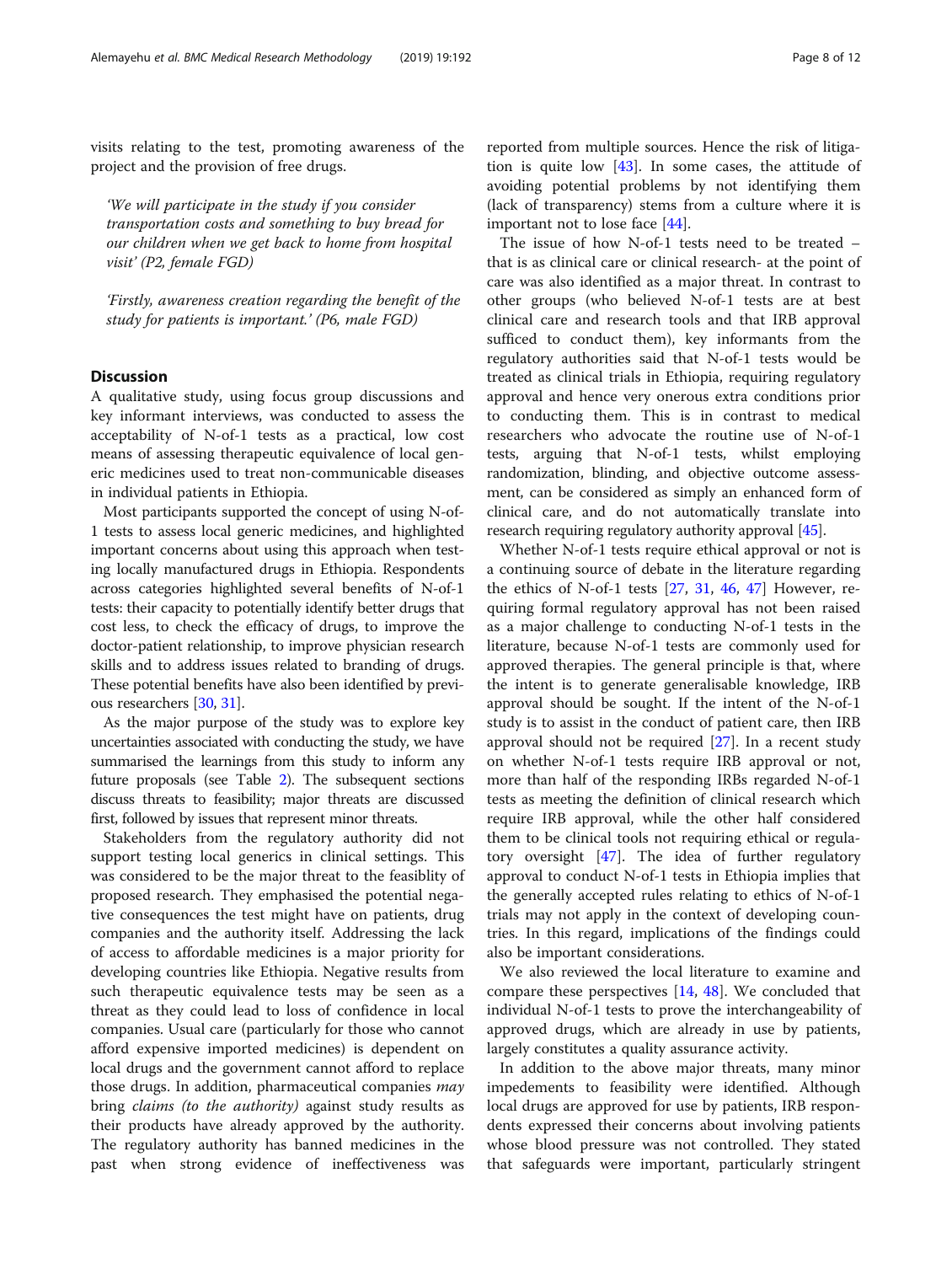|                                           |                                     | ney morghto norm are quantumentous in ormatare in or in                                                                             |                                                                                                                                                                                                                                                                                                                                                                                                                                                                                                                                                                                                                                                                                                                                                                                                                                         |  |
|-------------------------------------------|-------------------------------------|-------------------------------------------------------------------------------------------------------------------------------------|-----------------------------------------------------------------------------------------------------------------------------------------------------------------------------------------------------------------------------------------------------------------------------------------------------------------------------------------------------------------------------------------------------------------------------------------------------------------------------------------------------------------------------------------------------------------------------------------------------------------------------------------------------------------------------------------------------------------------------------------------------------------------------------------------------------------------------------------|--|
| Area of uncertainties                     |                                     | Sub-category                                                                                                                        | The learnings/what should be done on the proposed test                                                                                                                                                                                                                                                                                                                                                                                                                                                                                                                                                                                                                                                                                                                                                                                  |  |
| Intervention                              |                                     | Regulatory authority members did not<br>support the need for testing local drugs                                                    | This is a key uncertainty that should addressed prior to the<br>planned test. It demonstrates the need for creating a deep<br>understanding by relevant authorities of the relevance of<br>testing local drugs and its implications to improve clinical care<br>through continuous education and discussion.                                                                                                                                                                                                                                                                                                                                                                                                                                                                                                                            |  |
|                                           |                                     | IRB members were concerned about the<br>potential unintended consequences of<br>providing local drugs to unstable patients          | (1) Designing strict eligibility criteria to include stable patients<br>only/patients whose condition is controlled is important<br>(2) Strict and regular patient follow up is required<br>(3) Data safety monitoring board need to be established                                                                                                                                                                                                                                                                                                                                                                                                                                                                                                                                                                                     |  |
|                                           |                                     | Develop clarity of the approval process                                                                                             | Regulatory authority wanted application through the normal<br>channels. That is, if the IRB indicated that regulatory authority<br>was deemed necessary, then approval from the authority would<br>be sought. If not thought necessary, the authority would not be<br>approached.                                                                                                                                                                                                                                                                                                                                                                                                                                                                                                                                                       |  |
| Trial design,<br>conduct and<br>processes |                                     | Issues related Regulatory authority members did not<br>to N-of-1 test accept the test in principle                                  | The need for further work to increase awareness of the<br>potential role of N-of-1 tests in supporting the regulatory quality<br>assurance system and improving clinical care                                                                                                                                                                                                                                                                                                                                                                                                                                                                                                                                                                                                                                                           |  |
|                                           |                                     | A potential negative impact on the health<br>care system if local drugs (which are cost<br>effective) turn out to be less effective | This is a major issue. Local drugs represent an affordable option<br>in usual care. The findings of the proposed tests may require a<br>change from usual practice.                                                                                                                                                                                                                                                                                                                                                                                                                                                                                                                                                                                                                                                                     |  |
|                                           |                                     |                                                                                                                                     | Further work, including meetings and workshops that enhance<br>understanding and benefits of the study (with the inclusion of<br>other parties they trust), could be a possible solution. This work<br>should emphasize (1) Short term and long term negative<br>consequences of using medicines that are not proven to work<br>(2) the contribution of N-of-1 tests to patient care and advancement<br>of the health care system (3) designing strategies that can anticipate<br>and respond to findings of the proposed N-of-1 tests are imperative,<br>eg. a system regarding who should pay if local drugs do not work on<br>an individual patient and the patient cannot afford alternative drugs.<br>Also dialoguing with medicine manufacturers on the benefits of<br>identifying the cause of the problem(s) and correcting it. |  |
|                                           | Recruitment<br>and<br>retention     | Doctors are too busy and lack research<br>skill to recruit and make follow up patient<br>assessments.                               | Due to high patient load and lack of research culture in hospitals,<br>establishing an N-of-1 testing service in universities and research<br>facilities could be a pragmatic solution. Then, provide an N-of-1<br>test service to the hospitals through a patient referral-feedback<br>model, a service that clinicians are used to (referral from hospital,<br>test, and report back to the hospital).                                                                                                                                                                                                                                                                                                                                                                                                                                |  |
|                                           |                                     | Most patients are poor, so cannot afford<br>trial related costs                                                                     | Financing of N-of-1 tests deserves attention as patients alone<br>cannot afford additional costs of these tests. Apart from the<br>government and patient-centred care advocators, insurance and<br>local pharmaceutical companies should be involved in this matter                                                                                                                                                                                                                                                                                                                                                                                                                                                                                                                                                                    |  |
|                                           |                                     | Patients are busy in their daily life                                                                                               | Limit patient follow up and use health technologies as much as<br>possible in the proposed test                                                                                                                                                                                                                                                                                                                                                                                                                                                                                                                                                                                                                                                                                                                                         |  |
|                                           |                                     | Most patients are illiterate -they can't read,<br>or understand and record on trial documents for the duration of the study.        | Recruit only patients who are literate or have a literate assistant                                                                                                                                                                                                                                                                                                                                                                                                                                                                                                                                                                                                                                                                                                                                                                     |  |
|                                           | Ethical and<br>regulatory<br>issues | Mixed views on ethical requirements                                                                                                 | The IRB members believe that N-of-1 tests on local drugs (which<br>are already approved) is part of quality assurance, and hence IRB<br>approval suffices. Whereas key informants of the regulatory<br>authority emphasised the need for regulatory approval so as to<br>monitor potential unanticipated negative consequences of the<br>proposed test. Posing these regulatory requirements negatively<br>affects the feasibility of using N-of-1 tests in daily clinical care.                                                                                                                                                                                                                                                                                                                                                        |  |
|                                           |                                     |                                                                                                                                     | These issues can be addressed by (1) including education of<br>patients and doctors regarding interpretation and scope of<br>individual N-of-1 study results in the proposed study as a<br>possible option to reduce/avoid the risk of biased negative<br>perceptions about local drugs (2) As mentioned above, meetings<br>and workshops involving members of both IRB and regulatory<br>authority are needed to address the tension of mixed views<br>regarding ethical requirements and to develop a mutual                                                                                                                                                                                                                                                                                                                          |  |

guideline regarding the level of endorsement required for

<span id="page-8-0"></span>Table 2 Key insights from the qualitative research on future N-of-1 therapeutic equivalence tests on local generic drugs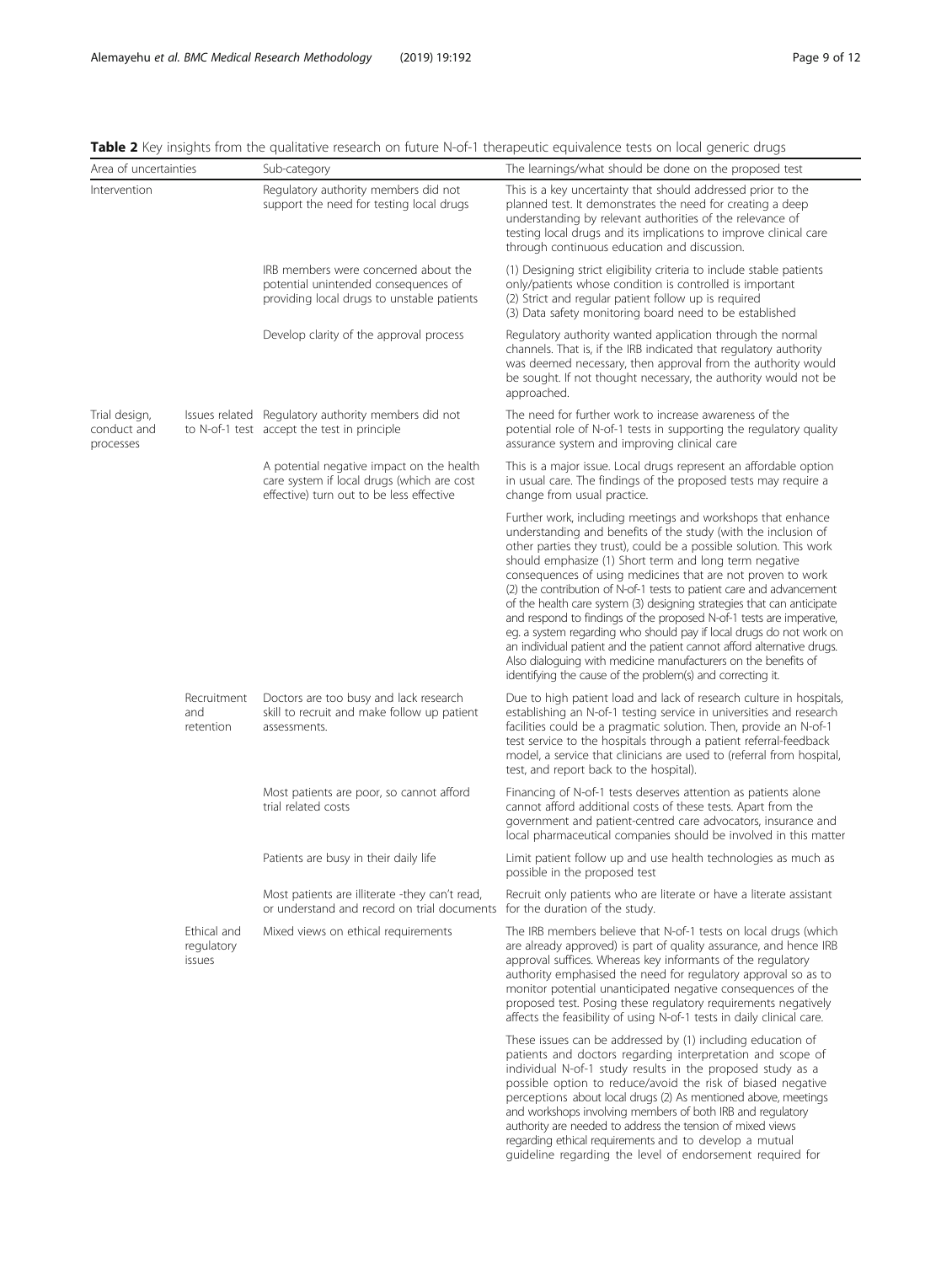<span id="page-9-0"></span>Table 2 Key insights from the qualitative research on future N-of-1 therapeutic equivalence tests on local generic drugs (Continued)

| Area of uncertainties | Sub-category                            | The learnings/what should be done on the proposed test                                                                                                                                                                                                                                                                                                |  |  |
|-----------------------|-----------------------------------------|-------------------------------------------------------------------------------------------------------------------------------------------------------------------------------------------------------------------------------------------------------------------------------------------------------------------------------------------------------|--|--|
|                       |                                         | future N-of-1 tests on local drugs.                                                                                                                                                                                                                                                                                                                   |  |  |
|                       | Develop clarity of the approval process | The regulatory authority stated that they would only be involved in<br>applications presented through the normal channels. That is, if the<br>IRB indicated that regulatory authority was deemed necessary, then<br>approval from the authority would be sought. If the IRB did not<br>think it was necessary, the authority would not be approached. |  |  |

oversight on their part. The main barriers reported by physicians included workload and lack of time in their daily routine. Some also mentioned lack of experience in research and research having a bad reputation. A few physicians were also concerned about the effect of the test on the physician-patient relationship, if the local drugs were shown to be less effective. Financial difficulties in covering the daily costs of living and medications, as well as lack of time to come to the hospital, were raised by patients. A lack of experience and knowledge oon the part of those people working at the regulatory level, the name 'trial' and the fact that the N-of-1 concept was new to the country were challenges reported by IRB members. Many of these barriers were also identified as challenges for expanding N-of-1 clinical care in developed countries [\[49\]](#page-11-0).

Participants also suggested solutions for the above barriers to ensure the successful implementation of the study. Suggested solutions to address barriers related to physicians included; selection of interested physicians, provision of training and incentives. Participants suggested compensation for transport, creating awareness, provision of free drugs and a convenient time schedule to address challenges related to patients.

This is the first study to assess the acceptability of, using the principle of N-of-1 testing to assess therapeutic equivalence of untested generic drugs in a resource poor setting. However, the study has some limitations. Apart from the regulatory authority members, all participants were recruited from a single institute. The intention of this study was to inform the design, approval and implementation of a pilot of N-of-1 tests in Ethiopia. In this sense, as is typical of feasibility studies, internal validity was prioritised at the expense of external validity. Pre-reading material and education sessions were to familiarize participants with each other and also with the concept of N-of-1 trials (and the rationale for the proposed study), thereby facilitating active and quality group interaction and discussion about the research topic. However, the content of these educational resources and how they were delivered might have influenced views of the participants about the appropriateness of the N-of-1 trials to test local medicines. Also, the use of a male facilitator for the female patient focus group discussion, may have influenced the willingness of the participants to share their views. Female participants may have been more open and confident if a female facilitator had led the discussion. However, a reflective journal was part of the research process (including in the preparation and provision of education sessions) to reduce the risk of the researcher misleading participant expectations and beliefs. Many patients had no formal education. As there is a common belief by patients that ideas of educated people are positive and beneficial, patient participants may have been especially motivated to take part in the proposed trial. They also may have been prone to social acceptability bias in response to questions about the acceptability and benefits of the proposed N-of-1 tests. However, we did recruit from a wide range of participants to maximize representativeness of the sample.

#### **Conclusions**

In conclusion, the study highlighted key uncertainties that impact the acceptability of using N-of-1 tests to assess the therapeutic equivalence of locally manufactured drugs in Ethiopia. Therefore, a number of changes that addressed the contextual threats and regulatory challenges identified in this research, were necessary before progressing to the conduct of the proposed study. There was a need for open, in-depth discussion of key issues in order to appropriately inform subsequent trial design decisions after this qualitative study. Finally, we acknowledge that the political will to ensure that quality becomes a top priority on the health reform agenda is also critical to improve quality of clinical care in developing countries.

#### Supplementary information

Supplementary information accompanies this paper at [https://doi.org/10.](https://doi.org/10.1186/s12874-019-0832-7) [1186/s12874-019-0832-7.](https://doi.org/10.1186/s12874-019-0832-7)

Additional file 1. Interview discussion guide. Additional file 2. Educational materials.

#### Abbreviations

AAERC: ALERT Ethics Review Commitee; AHCRQ: Agency for Healthcare Research and Quality; AHRI: Armauer Hansen Research Institute; ALERT: Africa Leprosy and Tuberculosis Rehabilitation and Treatment; FGD: Focus Group of Discussion; FHMACAE: Food, Medicine and Healthcare Administration and Control Authority of Ethiopia; IRB: Institution review board; USA: United States of America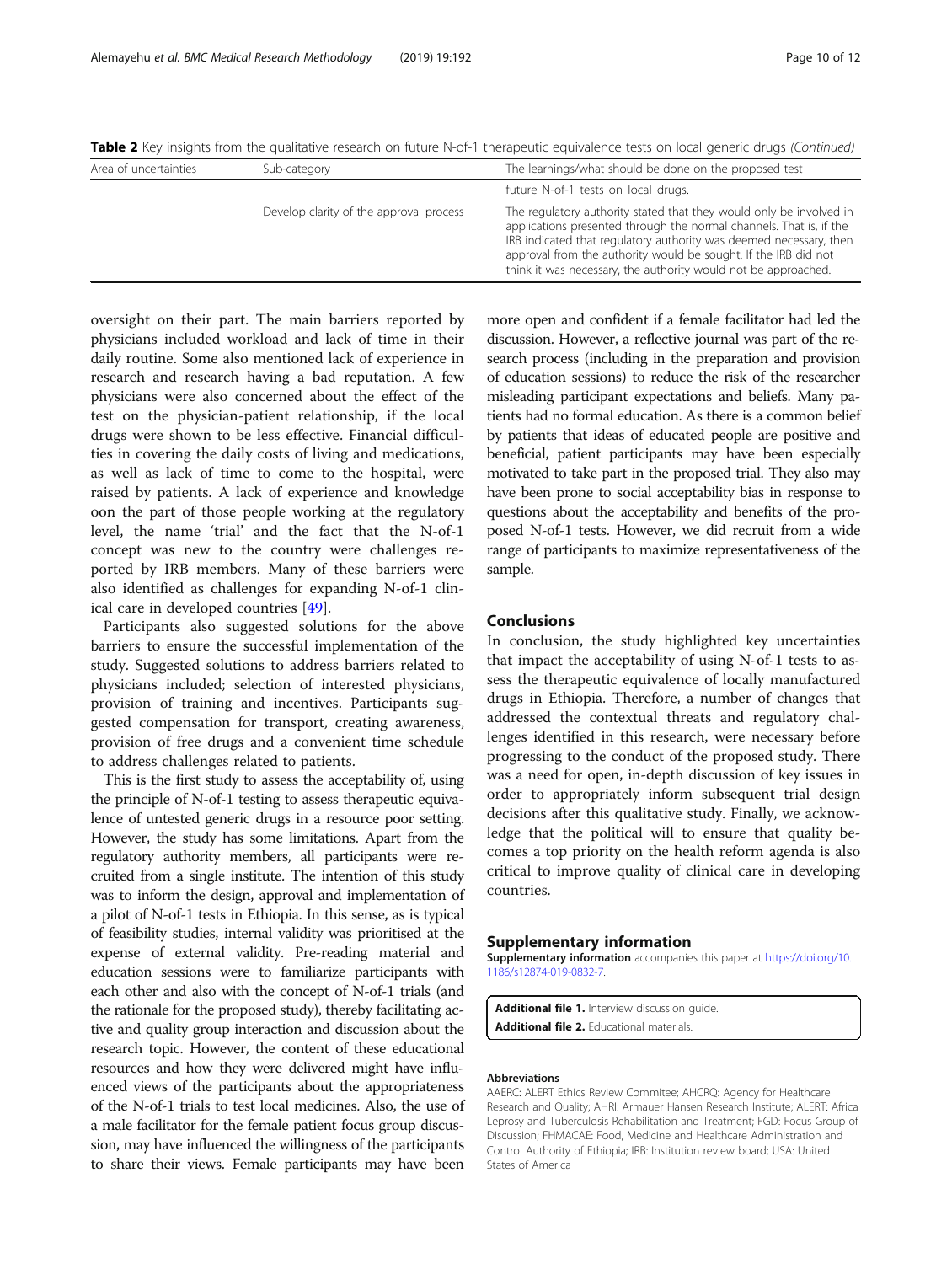#### <span id="page-10-0"></span>Acknowledgments

Armauer Hansen Research Institute (AHRI) provided the facility to conduct the study.

We would like to thank participants who willingly took part in the study.

#### Authors' contributions

CA was involved in conception and design as well as drafting the manuscript. CA and AC did the data analysis. AC, GM, JN and AA participated in design of the study, revising the manuscript critically for important intellectual content and in developing the final manuscript. All authors read and approved the final manuscript.

#### Funding

The University of Queensland provided financial support. The sponsor has no role in the trial design; collection, management, analysis or interpretation of data; writing of reports; or submission for publication.

#### Availability of data and materials

To protect the anonymity and confidentiality of the participants, the data used (interview transcripts) are not made generally available, with the exception of the data that has been choosen for presentation in the manuscript.

#### Ethics approval and consent to participate

The study was approved by both the Medical Research Ethics Committee of The Univerity of Queensland, Brisbane, Australia and AHRI ALERT Ethics Review Commitee (AAERC) Addis Ababa, Ethiopia. Written informed consent was obtained from each subject prior to participation. Participants were given information about the study and that participation was voluntary and chose to participate in the interviews. Trusted relatives provided written consent on behalf of participants who were illiterate (and gave verbal consent). They also recorded their data for them.

#### Competing interests

The authors declare that they have no competing interests.

#### Author details

<sup>1</sup> Faculty of Medicine, The University of Queensland, P.O. Box: 78, Scott road, Brisbane, QLD 4006, Australia. <sup>2</sup>UQCCR, The University of Queensland, Brisbane, Australia. <sup>3</sup>Armauer Hanson Research Institute, Addis Ababa, Ethiopia. <sup>4</sup>School of Pharmacy, The University of Queensland, Brisbane, Australia.

# Received: 30 April 2018 Accepted: 11 September 2019

#### References

- 1. World Population Prospects. The 2015 revision, key findings and advance tables: United Nations; 2015. [http://www.un.org/en/development/desa/](http://www.un.org/en/development/desa/population/events/other/10/index.shtml) [population/events/other/10/index.shtml](http://www.un.org/en/development/desa/population/events/other/10/index.shtml)
- 2. Alwan A, Armstrong T, Cowan M, Riley L, World Health Organization. Noncommunicable diseases country profiles: World Health Organization; 2011. [https://www.who.int/nmh/publications/ncd\\_profiles2011/en/](https://www.who.int/nmh/publications/ncd_profiles2011/en/)
- 3. World Health Organization. Measuring medicine prices, availability, affordability and price components: World Health Organization; 2008. [https://www.who.int/medicines/areas/access/medicines\\_prices08/en/](https://www.who.int/medicines/areas/access/medicines_prices08/en/)
- 4. Zarocostas J. World's poorest countries can improve access to medicines through local production, says United Nations. Br Med J. 2011;342:d3101.
- 5. Federal Democratic Republic of Ethiopia. Investment opportunity in the pharmaceutical sector in Ethiopia. Addis Ababa: Federal Democratic Republic of Ethiopia; 2015.
- 6. Kesselheim AS, Misono AS, Lee JL, et al. Clinical equivalence of generic and brand-name drugs used in cardiovascular disease: a systematic review and meta-analysis. JAMA. 2008;300:2514–26.
- 7. World Health Organization. An assessment of medicines regulatory systems in Sub-Saharan African countries: an overview of findings from 26 assessment reports: World Health Organization; 2010. [http://apps.who.int/](http://apps.who.int/medicinedocs/documents/s17577en/s17577en.pdf) [medicinedocs/documents/s17577en/s17577en.pdf](http://apps.who.int/medicinedocs/documents/s17577en/s17577en.pdf)
- 8. Videau J-Y. Generic drugs: the hidden issues of quality and cost. WHO Drug Inf. 2000;14:77.
- 9. Suleman S, Woliyi A, Woldemichael K, et al. Pharmaceutical regulatory framework in Ethiopia: a critical evaluation of its legal basis and implementation. Ethiop J Health Sci. 2016;26:259–76.
- 10. Chen M-L, Shah V, Patnaik R, et al. Bioavailability and bioequivalence: an FDA regulatory overview. Pharm Res. 2001;18:1645–50.
- 11. Marketing authorization of pharmaceutical products with special reference to multisource (generic) products: a manual for a drug regulatory authority. World Health Organization; 1999. [https://apps.who.](https://apps.who.int/iris/handle/10665/65175) [int/iris/handle/10665/65175.](https://apps.who.int/iris/handle/10665/65175)
- 12. WHO Expert Committee on Specifications for Pharmaceutical Preparations: thirty-fourth report. World Health Organization; 1996. [https://apps.who.int/](https://apps.who.int/medicinedocs/en/d/Js5516e/) [medicinedocs/en/d/Js5516e/](https://apps.who.int/medicinedocs/en/d/Js5516e/).
- 13. Food Medicine and Health Care Administration and Control Authority. Guidline for registration of medicines: Food Medicine and Health Care Administration and Control Authority; 2014. [http://apps.who.int/](http://apps.who.int/medicinedocs/documents/s23058en/s23058en.pdf) [medicinedocs/documents/s23058en/s23058en.pdf](http://apps.who.int/medicinedocs/documents/s23058en/s23058en.pdf)
- 14. Ethiopian Food Medicine and Health Adminstration and Control Authority. Pharmacovigalance report: Ethiopian Food Medicine and Health Adminstration and Control Authority; 2010. Accessed Mar 2016 at [http://](http://www.fmhaca.gov.et/pharmacovigilancenewsletter.html) [www.fmhaca.gov.et/pharmacovigilancenewsletter.html](http://www.fmhaca.gov.et/pharmacovigilancenewsletter.html)
- 15. Sahile M. Pharmacy personnel in Hawassa, a facility based cross sectional study. Addis Ababa: Addis Ababa University Addis Ababa, Ethiopia; 2014.
- 16. Hassali MA, Wong ZY. Challenges of developing generics substitution policies in low-and middle-income countries (LMICs). GaBI J. 2015;4:171À2.
- 17. European Generic Medicines Association. Market review European generic medicines markets: policy overview: European Generic Medicines Association; 2011. [https://www.medicinesforeurope.com/wp-content/](https://www.medicinesforeurope.com/wp-content/uploads/2016/11/Market-Review-2016-Generic-medicines-policies.pdf) [uploads/2016/11/Market-Review-2016-Generic-medicines-policies.pdf](https://www.medicinesforeurope.com/wp-content/uploads/2016/11/Market-Review-2016-Generic-medicines-policies.pdf)
- 18. Hassali MA, Kong DC, Stewart K. Generic medicines: perceptions of general practitioners in Melbourne, Australia. J Generic Med. 2006;3:214–25.
- 19. Barrett L. Physicians' attitudes and practices regarding generic drugs. Gerontologist. 2005;45:513–4.
- 20. Pereira JA, Holbrook AM, Dolovich L, et al. Are brand-name and generic warfarin interchangeable? Multiple n-of-1 randomized, crossover trials. Ann Pharmacother. 2005;39:1188–93.
- 21. Kumar TP. GDUFA–a backbone of Generic's. Imp J Interdiscip Res. 2017;3:55–9.
- 22. Zou P, Lawrence XY. Pharmacodynamic endpoint bioequivalence studies. FDA bioequivalence standards. Netherland: Springer; 2014. p. 217–41.
- 23. Wang D, Bakhai A. Clinical trials: a practical guide to design, analysis, and reporting. United States: Wiley; 2006.
- 24. Peabody JW, Taguiwalo MM, Robalino DA, Frenk J. Improving the quality of care in developing countries. In: Disease control priorities in developing countries, vol. 2; 2006. p. 1293–308.
- 25. McGlynn EA, Asch SM, Adams J, et al. The quality of health care delivered to adults in the United States. N Engl J Med. 2003;348:2635–45.
- 26. Supratikto G, Wirth ME, Achadi E, Cohen S, Ronsmans C. A district-based audit of the causes and circumstances of maternal deaths in South Kalimantan, Indonesia. Bull World Health Organ. 2002;80:228–35.
- 27. Leatherman S, Ferris TG, Berwick D, Omaswa F, Crisp N. The role of quality improvement in strengthening health systems in developing countries. Int J Qual Health Care. 2010;22:237–43.
- 28. MClellan MB. Improving health care quality: the path forward. Center for Health Policy (ed.): Brookings Institution; 2013. [http://www.brookings.edu/](http://www.brookings.edu/research/testimony/2013/06/26-improving-health-care-quality-mcclellan) [research/testimony/2013/06/26-improving-health-care-quality-mcclellan:](http://www.brookings.edu/research/testimony/2013/06/26-improving-health-care-quality-mcclellan) Congressional Testimony
- 29. Guyatt G, Sackett D, Taylor DW, Ghong J, Roberts R, Pugsley S. Determining optimal therapy—randomized trials in individual patients. N Engl J Med. 1986;314:889–92.
- 30. Kravitz R, Duan N. Design and implementation of N-of-1 trials: a user's guide. United States: Agency for healthcare research and quality, US Department of Health and Human Services; 2014.
- 31. Nikles J, Mitchell G. The essential guide to N-of-1 trials in health. Netherland: Springer; 2015.
- 32. Pollak P. Therapeutically relevant blood pressure differences with two nifedipine (60 mg) osmotic delivery systems of differing design: three case reports. Int J Clin Pharmacol Ther. 2010;48:400–4.
- 33. Ayala GX, Elder JP, Campbell NR, et al. Nutrition communication for a Latino community: formative research foundations. Fam Community Health. 2001; 24:72–87.
- 34. Boote J, Telford R, Cooper C. Consumer involvement in health research: a review and research agenda. Health Policy. 2002;61:213–36.